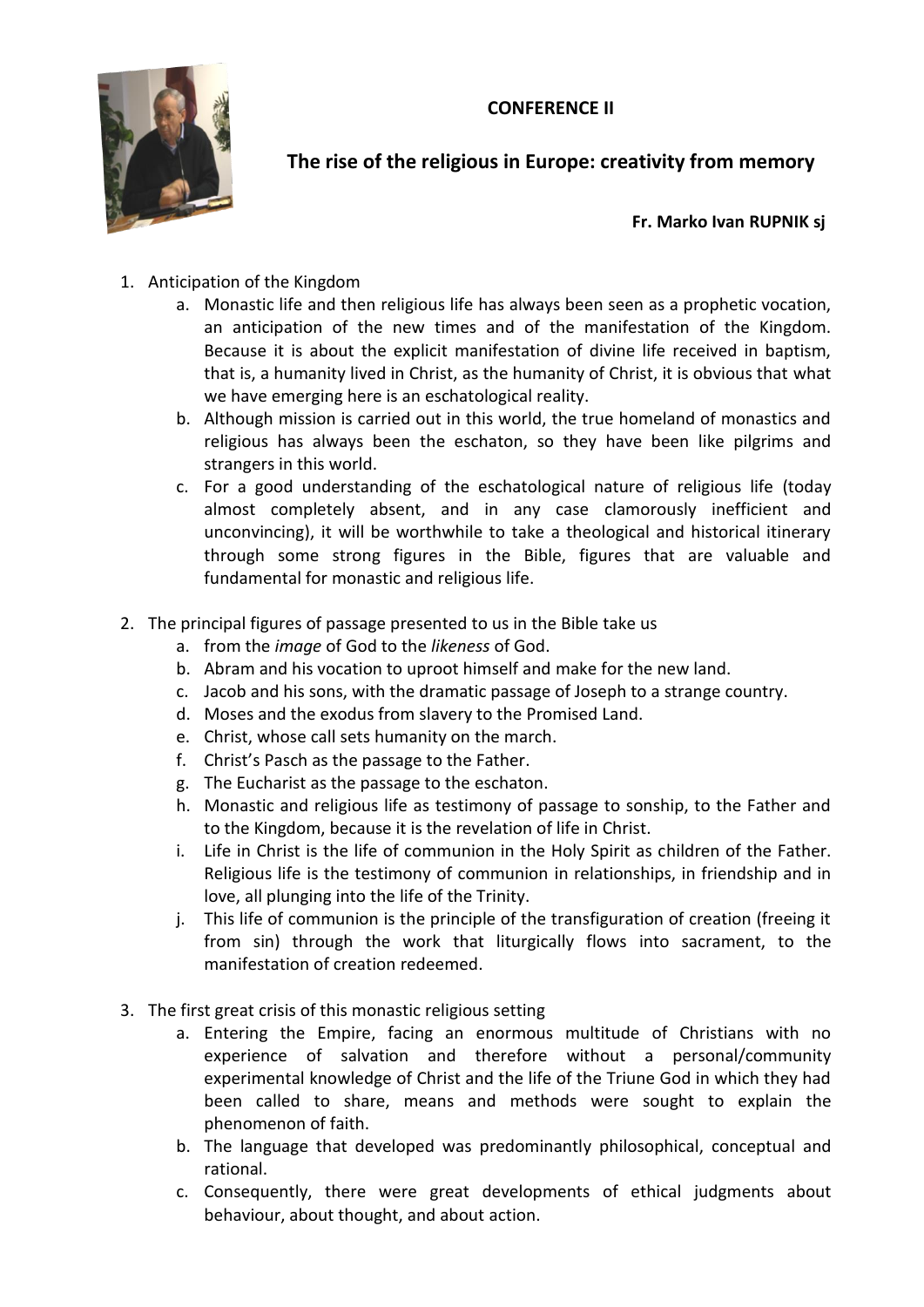- d. After a while, practically the whole real world of God was replaced by an elaborate framework of idealistic thought, an absolutely rationalistic approach.
- e. If, previously, the *heart* had been the organ of faith, the centre of human integrity, now *reason* became the organ of faith, and the whole discourse about faith was transferred from relationship to content. And thus was born the modern age's absurd conflict between faith and reason.
- f. Faith is becoming a sort of religion in itself; it no longer concentrates on passage or communion or even of life, because a rationalistic framework such as this only works through raising itself on morality.
- g. There is no life, no faith and no love among the concepts and ideas being transmitted.
- h. Little by little we are losing the famous noumeno (essence of things) and concentrating only on phemonema, on what is earthly life.
- i. We are very idealistic about Christ's humanity, but it is no longer for us the place of passage from creation to redemption, and from a merely human to the humandivine life.

We have moved towards dualism, individualism... we have this mentality behind us! *...that can be seen in the liturgy,* which makes *visible what the Church is internally.*



 *Chalice 8*

- *Chalices in the first millennium are broad because one never drinks alone, we drink as the body of Christ, because we live a life no longer connected to the blood of the parents but to the blood of Christ: the blood of Christ is a life in communion, the whole Church drinks.*

- *The cup and the base are very close.*

*th century Chalice 18th century*

The cup: it says many things! There is space for *only one person, only one drinks because divine life comes to me, for me... people do not understand that divine life is not only for the community but it is communion! Christ is not an individual, he is a person par excellence!*

- *The cup and the base: huge distance between heaven and earth.*
- 4. Religious life, occupied in works for building a better society
	- a. finds itself with 3 poles: an abstract, rationalistic, scientific and academic theology; large works structured in an almost parastatal system; people affecting to be religious but nourishing themselves on devotion that is untheological, sentimental, individualistic and intimistic.
	- b. all this prevailed when the general political culture was still formally sustained by the ecclesial Christian spirit. Once modern pluralism burst on the scene, the larger nations with a strong catholic or protestant tradition imploded in the space of a few years. Many are asking how this is possible, and are beginning to take up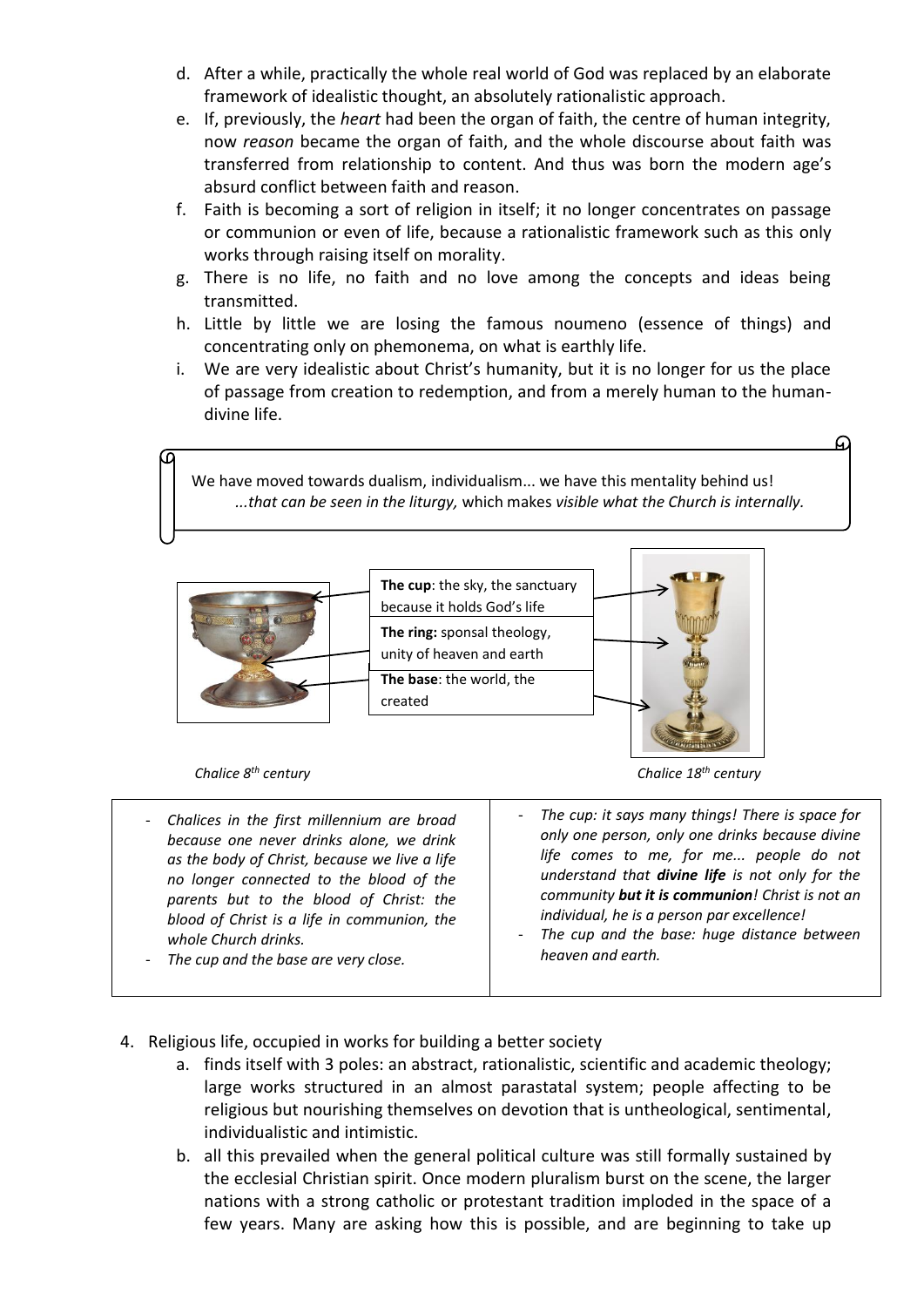sociological and cultural studies; the thing speaks for itself and is quite obvious. Christianity, reduced to a simple "religion", will have human foundations, its faith based on human skill, human ability instead of on the power of God and the action of the Holy Spirit. Life has been diminished.

- 5. Failure of attempts at recovery. Curious absence of the ontological aspect in spirituality, no one teaches any more how to remain in Christ.
	- a. Transfiguration has vanished from our churches.
	- b. Resurrection has vanished from our churches.
	- c. The divine humanity of Christ has vanished, and ours with it.
	- d. Pneumatology is no longer part of any theological, ecclesiological, or pneumatological discussion.
	- e. Eschatology has vanished from the scene, having for a long time now been idealism.
	- f. Pastoral theology is becoming a question of methodology and socio-cultural psychology.
	- g. Formation is becoming psychology-centred, a kind of secularised spirituality.
	- h. New thoughts, new theories, new methodologies are continually being invented. But the desired effects do not happen.
	- i. An almost neurotic search for what is new, resulting in new theories, new forms, new approaches and methods.
- 6. Religious life faces two basic styles:
	- a. That of **religion**, that is, of human beings who are products of an anthropocentric culture which, in the name of an ideal, spiritual, divine, religious world seeks to improve the situation of humanity and of society. That of baptismal **communion**, in which through the Holy Spirit we are grafted into Christ, and in Christ enter into relationship with the Father.
	- b. In the first case we continue to compete with the world or to lose ourselves in the world, imprisoned in the dialectic between ideal and reality. In this case, we continue to run behind small and absolutely insignificant cultural phenomena from time to time suggested by or induced by anthropological culture. We have witnessed how often in the last decades we have run after the things of this world, seeking to be, at all costs, attractive, convincing and up to date. This is a consequence of the deviation explained above, which began long before with a true spiritual sclerosis in which the Christian life was no longer understood as a manifestation or theophany, but as attainable by human effort. We are always oscillating between what we are required to do to attain the proposed ideal and the lassitude and sleep caused by a wearisome morality. It is curious that we have planned all our catechesis starting from the commandments and from creation (the rational, ideal approach) and not from the redemption. All our theology starts from philosophy, *Of the One God*, instead of beginning from the life of the Spirit, and thus from *The Triune God*. Thought, learning and planning have always been, and still are, the point of departure. The conviction has always been that Christianity is a form of culture; and in fact, our contemporaries know us through our ethical and moral principles but not through our manifestation of the new life. It is impossible to reclaim religious life from this aspect, because it is impossible to reclaim communion. Everything becomes human endeavour, entirely reducible to the merely socio-psychological level, not to the level of grace. Without communion it is impossible to create *beauty*; beauty as the realisation of God's love in our human history, the anticipation of fulfilment in Christ. Beauty makes present in this world and in its present history what the sacrament reveals as